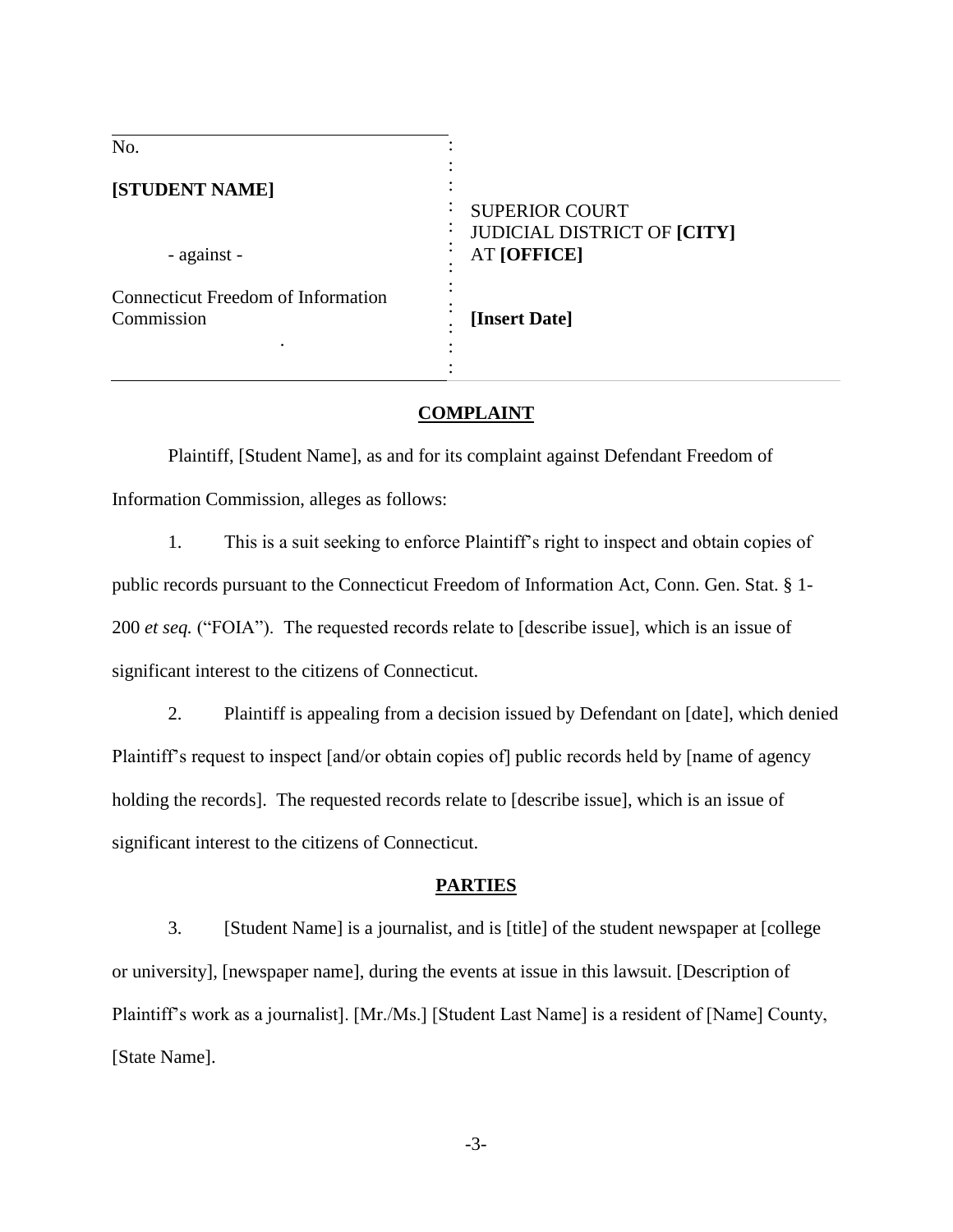4. Defendant Freedom of Information Commission is charged with administering and enforcing the Connecticut Freedom of Information Act, Conn. Gen. Stat. § 1-200 *et seq*. The Freedom of Information Commission maintains its primary place of business at 18-20 Trinity Street, Hartford, Connecticut 06106, and is amenable to service of process in Hartford County.

## **JURISDICTION AND VENUE**

5. This action arises under the authority vested in this Court by virtue of Conn. Gen. Stat. § 1-206(d) and Conn. Gen. Stat. § 4-183.

6. Venue is proper in this Court pursuant to Conn. Gen. Stat. § 4-183(c), [inasmuch as [[Student Name] resides in this judicial district at [address]], OR, [which permits this suit to be filed in the judicial district of New Britain].

## **FACTUAL ALLEGATIONS**

7. [Name of agency holding the records] is a public agency within the meaning of Conn. Gen. Stat. § 1-200(1), and is subject to the public disclosure requirements of the Connecticut Freedom of Information Act, Conn. Gen. Stat. § 1-200 *et seq*.

8. [Agency Employee] is the [title] at [Connecticut Public Agency]. On [date], Plaintiff [Student Name] submitted a written FOIA request to [Agency Employee] seeking [access to or copies of] [#] categories of public records relating to [describe topics]. A true and correct copy of Plaintiff's Records Request is attached to this Petition as Exhibit A.

9. By [electronic mail; facsimile; letter; memorandum] dated [date] [Agency Employee] responded to Plaintiff's Records Request by stating that [describe agency's response/reasons for not providing records]. A true and correct copy of [Agency Employee]'s response is attached to this Petition as Exhibit 2. [ALTERNATIVELY: Neither [name of agency

-4-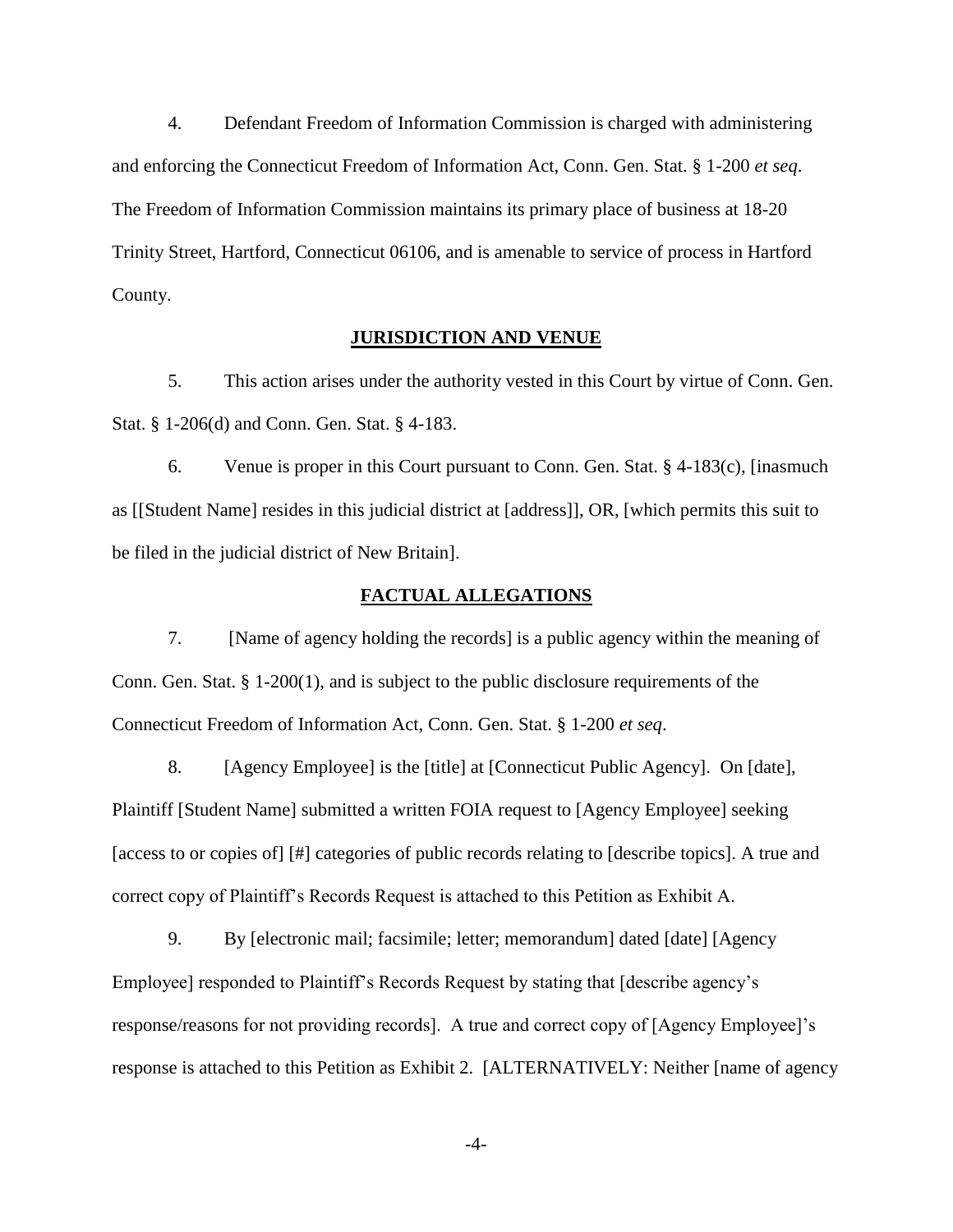employee] nor [name of agency] responded to Plaintiff's Records Request within the time prescribed by Conn. Gen. Stat. § 1-206(a), and the failure to timely respond must be deemed a denial of Plaintiff's request.] [IF REQUEST WAS MADE BY VISITING THE AGENCY: [Student Last Name] visited [Connecticut Public Agency] on [date] asking for access to the documents, and was told that he/she would not be given access to the documents.]

10. [Use additional paragraphs to describe any further communications with the agency in chronological order. If there has been a partial production of documents, describe what was produced and what was withheld.]

11. On [date], within 30 days of receipt of [Connecticut Public Agency]'s denial of Plaintiff's Records Request, Plaintiff filed a notice of appeal with Defendant Connecticut Freedom of Information Committee. A true and correct copy of Plaintiff's notice of appeal to Defendant is attached to this Petition as Exhibit [--].)

12. The Connecticut Freedom of Information Commission denied Plaintiff's appeal and refused to require production or copies of the requested records. [Or failed to respond within one year of receipt of the Appeal Letter.] A true and correct copy of the Commission's final decision on Plaintiff's appeal is attached to this Petition as Exhibit [--].)

13. [Connecticut Public Agency]'s production remains incomplete and does not include all public records responsive to Plaintiff's Records Request that are in [Connecticut Public Agency]'s custody or control and that are subject to production pursuant to the FOIA. In particular, Plaintiff knows, or believes based on the best available information, that [Connecticut Public Agency] possesses public records responsive to items [#'s from the Request Letter] that it has yet to produce.

-5-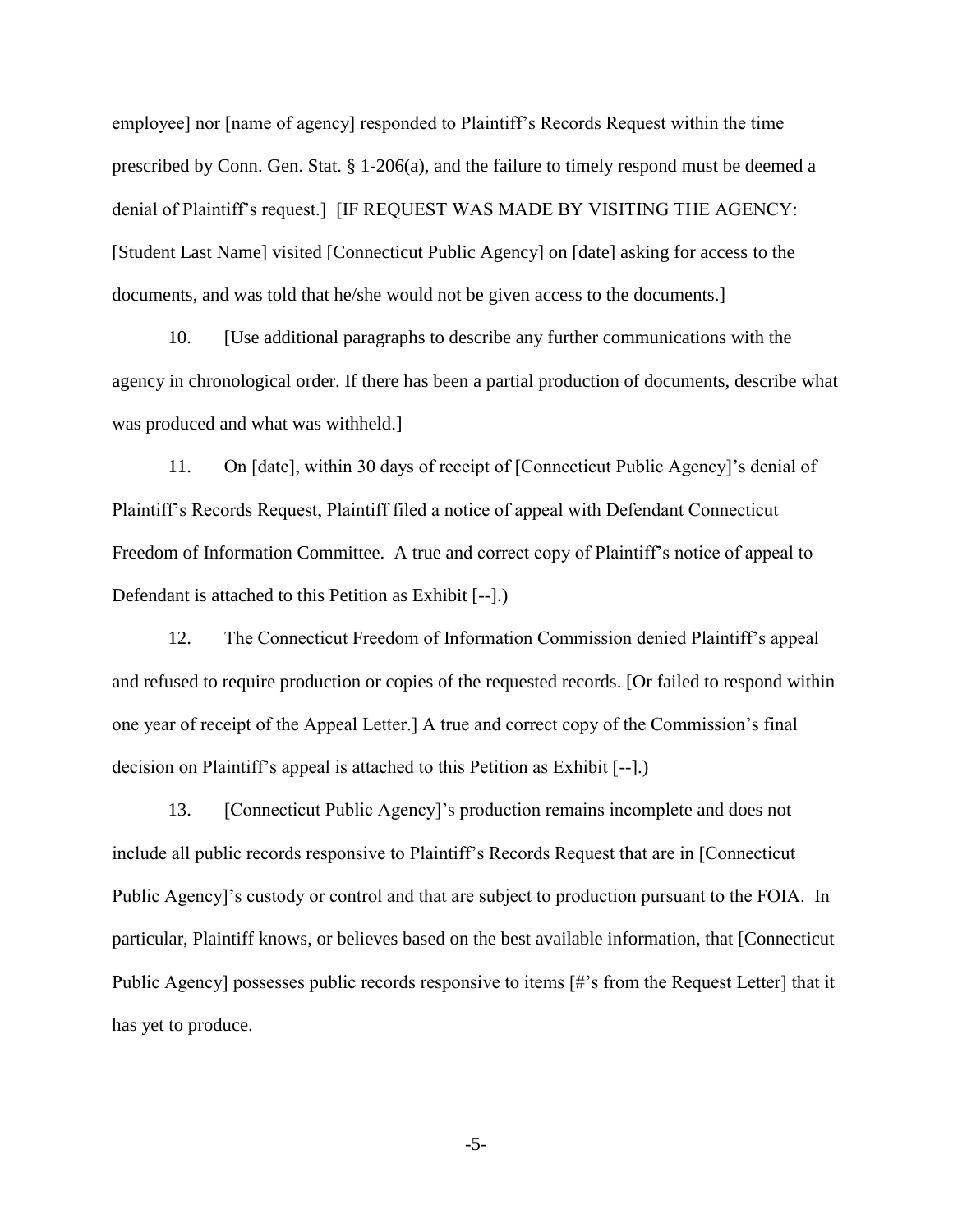14. Providing the requested documents to Plaintiff will benefit the general welfare because [add explanation of why the documents will help the journalist serve the public good].

15. Having exhausted all administrative appeals and options, Plaintiff now seeks relief from this Court.

# **CLAIM FOR RELIEF**

### Count I

### (Wrongful Denial of FOIA Request for Records)

16. The allegations set forth in the foregoing paragraphs are incorporated herein by reference.

17. Conn. Gen. Stat. § 1-210 declares that, with certain specific exceptions, "all records maintained or kept on file by any public agency, whether or not such records are required by any law or by any rule or regulation, shall be public records and every person shall have the right to (1) inspect such records promptly during regular office or business hours, (2) copy such records in accordance with subsection  $(g)$  of section 1-212, or  $(3)$  receive a copy of such records in accordance with section 1-212."

18. Connecticut's FOIA also specifies that "[a]ny person applying in writing shall receive, promptly upon request, a plain, facsimile, electronic or certified copy of any public record" Conn. Gen. Stat § 1-212(a). "Any denial of the right to inspect or copy records … shall be made to the person requesting such right by the public agency official who has custody or control of the public record, in writing, within four business days … ." *Id*. § 1-206(a).

19. In refusing to produce the public records requested in Plaintiff's Records Request, [Connecticut Public Agency] stated that [describe agency's rationale for non-

-6-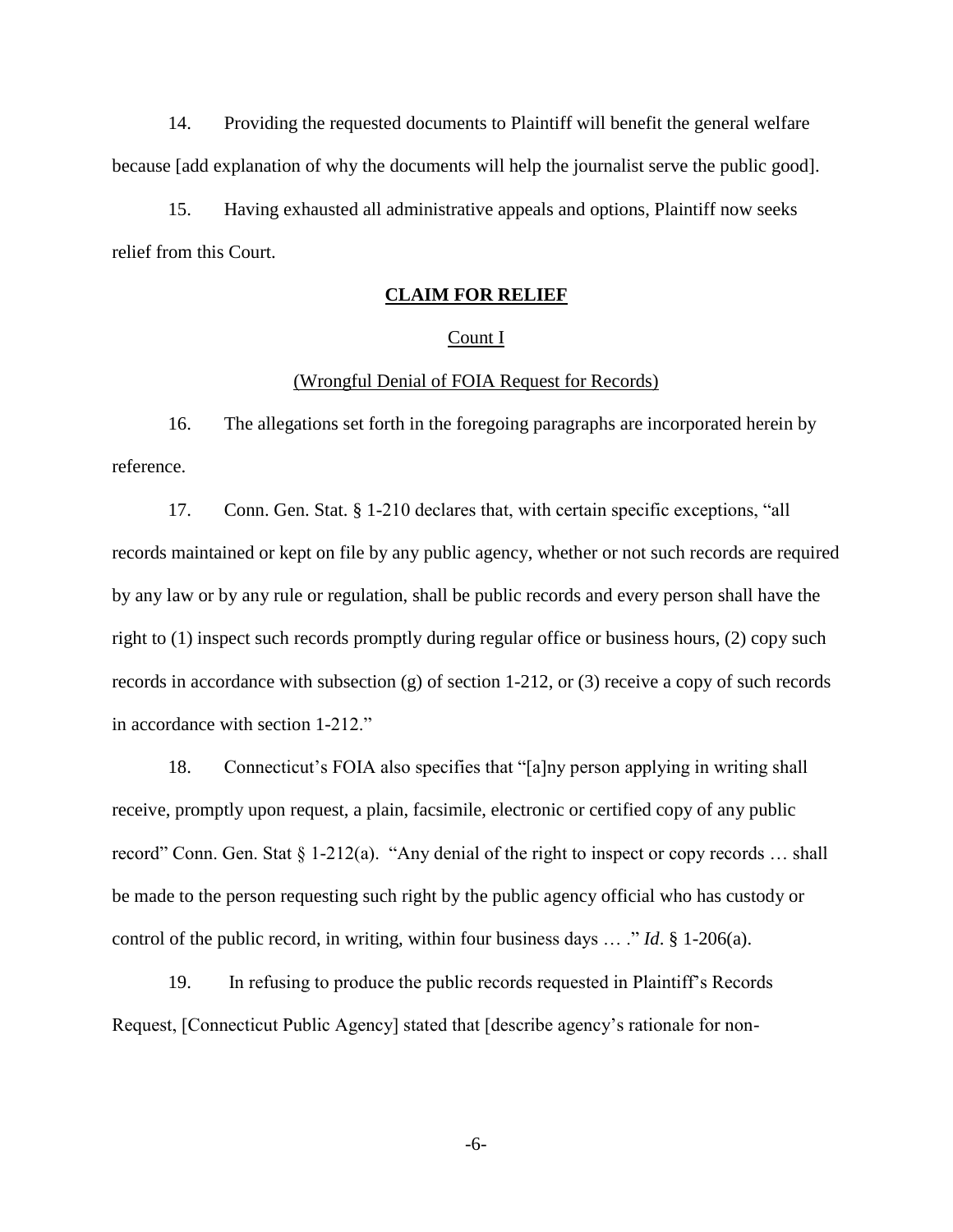production, including any of the statutory exemptions it cited]. [Describe why the reasons/ exemptions are not applicable to the requested documents.]

20. By refusing to [allow Plaintiff to inspect/give Plaintiff copies of] the records requested in Plaintiff's Records Request, [name of agency] violated FOIA and denied Plaintiff his/her right to inspect public records. Defendant Freedom of Information Commission committed error when it denied Plaintiff's appeal of the agency's action.

#### **PRAYER FOR RELIEF**

WHEREFORE, Plaintiff respectfully asks that this Court:

1. Assume jurisdiction over this action;

2. Enter an order reversing Defendant Freedom of Information Commission's final decision;

3. Enter an order directing [Connecticut Public Agency] to comply fully with the Connecticut Freedom of Information Act and to furnish Plaintiff all public records responsive to Plaintiff's Records Request;

4. Enter an order directing that all fees for production of the requested documents be waived pursuant to Conn. Gen. Stat. § 1-212-(c);

5. Award Plaintiff reasonable attorneys' fees and costs, and;

6. Order such additional relief as the Court may deem just and proper.

DATED this <u>equal</u> day of [month], [year].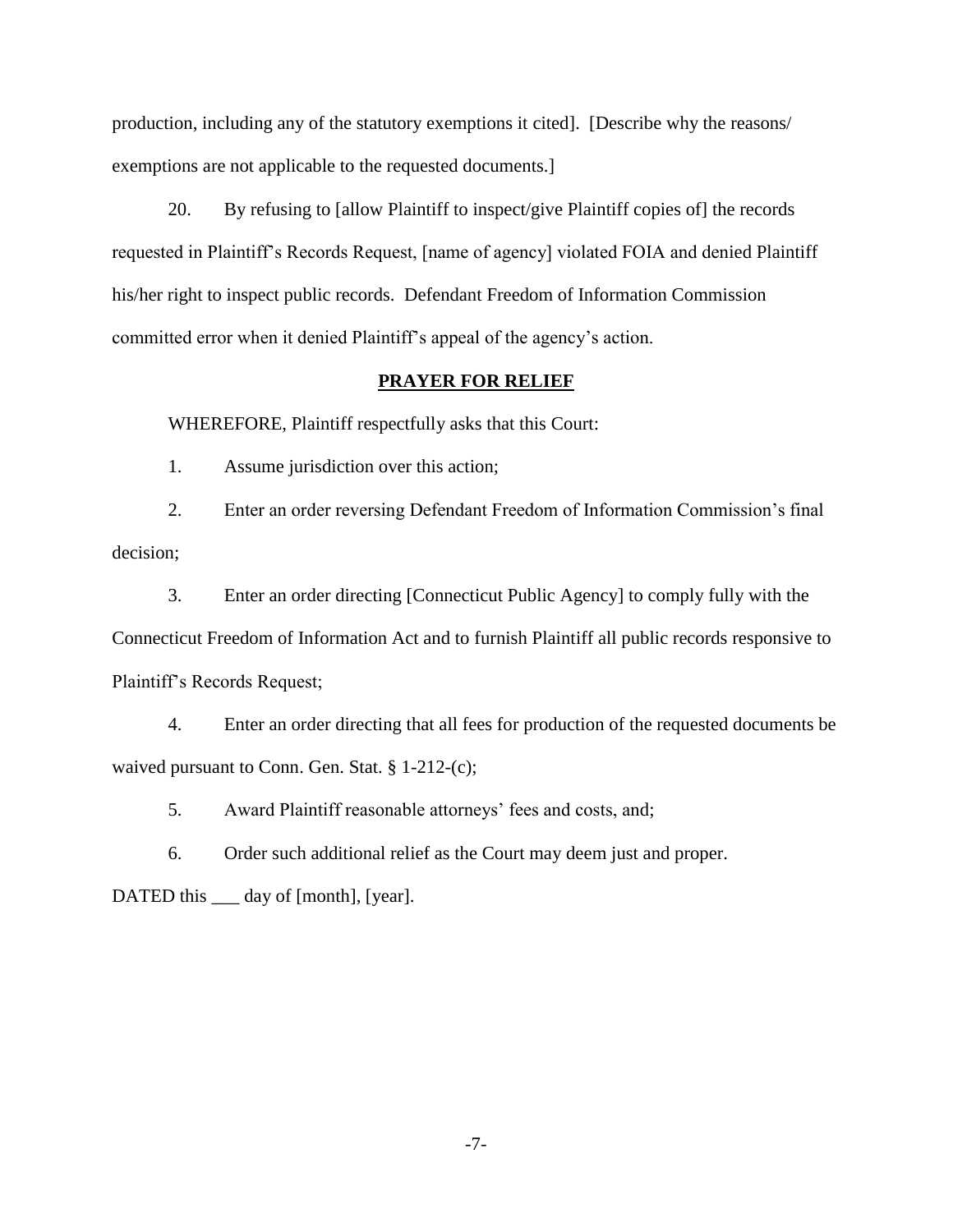Respectfully submitted,

Plaintiff's Lawyer, Esq. (Connecticut Bar No. [#]) Lawyer's Firm Street Address City, State Zip Phone Email

\_\_\_\_\_\_\_\_\_\_\_\_\_\_\_\_\_\_\_\_\_\_\_\_\_\_\_\_\_